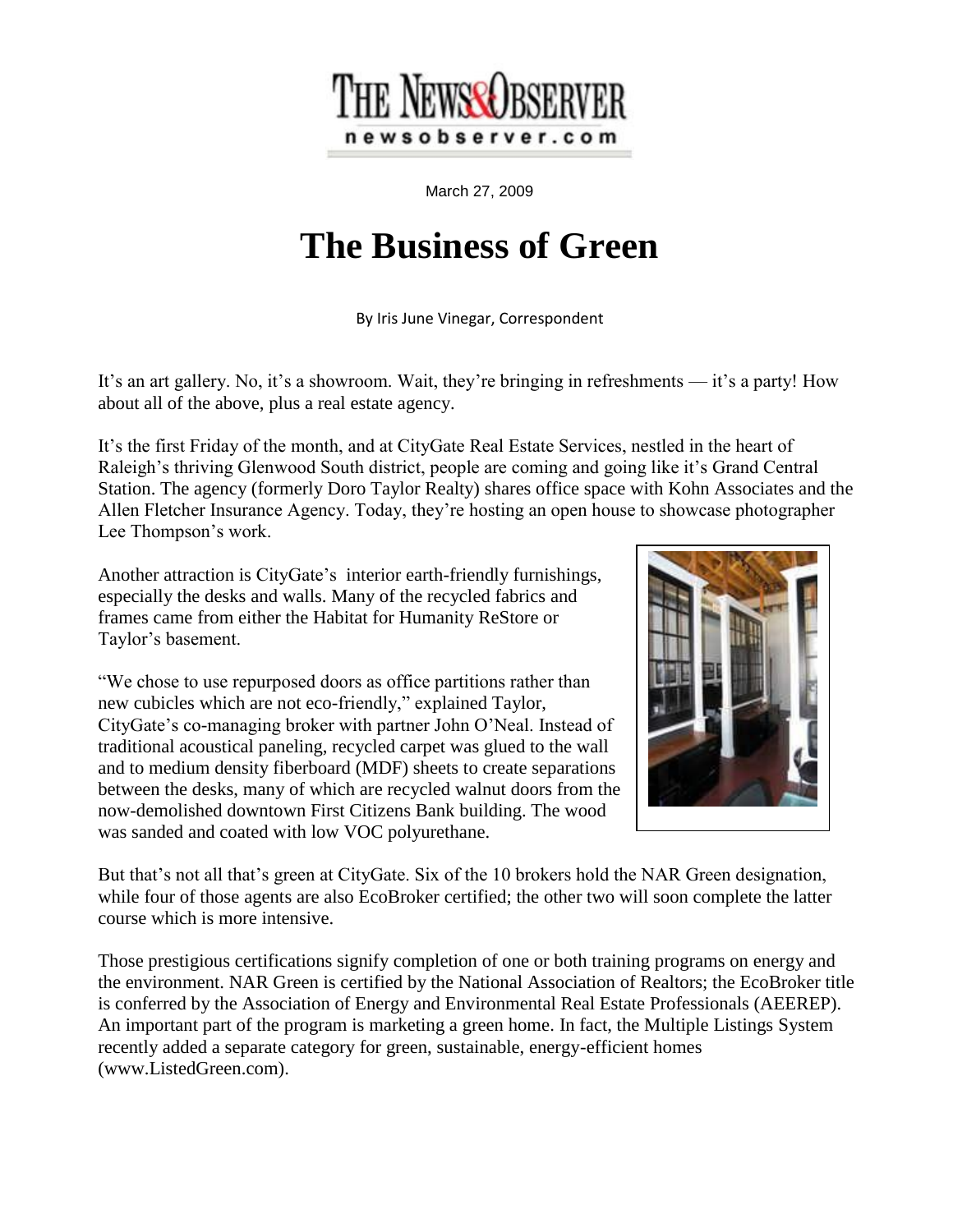"Both courses are incredibly informative," Taylor explained, pointing out the training sessions, which include marketing techniques, detail the health and financial benefits of green building. The subjects include toxic elements that affect indoor-air quality — mold, lead and radon — as well as property contaminated by gas stations, dry cleaners, etc. "That doesn't make us authorities on the technical problems," noted Taylor who holds the EcoBroker and NAR Green designations. "We are trained to recognize the need for professional intervention in those cases but we keep an arsenal of helpful engineers and contractors for our clients' benefit."

A former designer of 15 years and a Realtor since 2001, Taylor and her husband, developer Lee Norris, recently remodeled their nearby Cameron Park home with Energy Star appliances and other green features. But even though the real estate market for eco-friendly houses is small, Taylor said there are some older green homes for sale now, and more will become available as their owners decide to move.

"Green can have many different meanings," explained CityGate broker Jeanne Moyer, one of the first EcoBroker-Certified Realtors in the Triangle. "For some buyers an energy-efficient home is most important; others connect reduced energy costs with a reduced carbon footprint." The former innercity environmental educator hopes to bring green to the mainstream through education, advocacy and promoting green building.

In fact, that's what Moyer and CityGate Realtor Lyra Rakusin, a former N.C. State University Solar House employee, have in mind for their April 20th seminar "Finding your Dream Green Home." The presentation is one of CityGate's monthly Eco-Monday seminars usually held at its offices.

Although green home sales constitute only a tiny fraction of the Triangle real estate market, some investors are profiting from buying conventional homes and renovating them with green features. For example, CityGate EcoBroker Jason Miller just listed a 1,670-square-foot Chapel Hill home built of recycled timber on 5 acres. The property, which includes a well and spring-fed pond and uses county water, is listed for \$299,000. Miller says there's definitely a market for green building and renovation: "There are no negatives to buying something that's green."

Sean Conley, another CityGate Ecobroker, agrees. He recently sold a 1,000-square-foot home with a "green" roof on Carson Street in Raleigh's Five Points community for \$230,000. Supplied by Living Roofs Inc. of Asheville, the roof features environmentally friendly plants sprouting from shale stones over a rubber covering. "Although it costs one-third to one-half more than its conventional counterpart, the Living Roof could last two or three times as long, said Conley, a Furman liberal arts major with a masters degree from the N.C. State University School of Textiles. "Green homes generally sell for more than conventional homes," he explained, "because in addition to helping the environment they last longer and are a good investment."

Moyer, who is also a member of the HBA Green Home Builders of the Triangle's education committee, believes more eco-conscious buyers than ever want to live in a green home. "They understand the financial benefits of reduced power bills and realize that many of them don't cost more than traditional construction."

The environmentalist/Realtor's answer to the shortage of affordable green homes in a preferred location: Take an existing house and make it greener. "For until supply catches up with demand, more people will be looking at remodeling as a way to create their own green dream home."